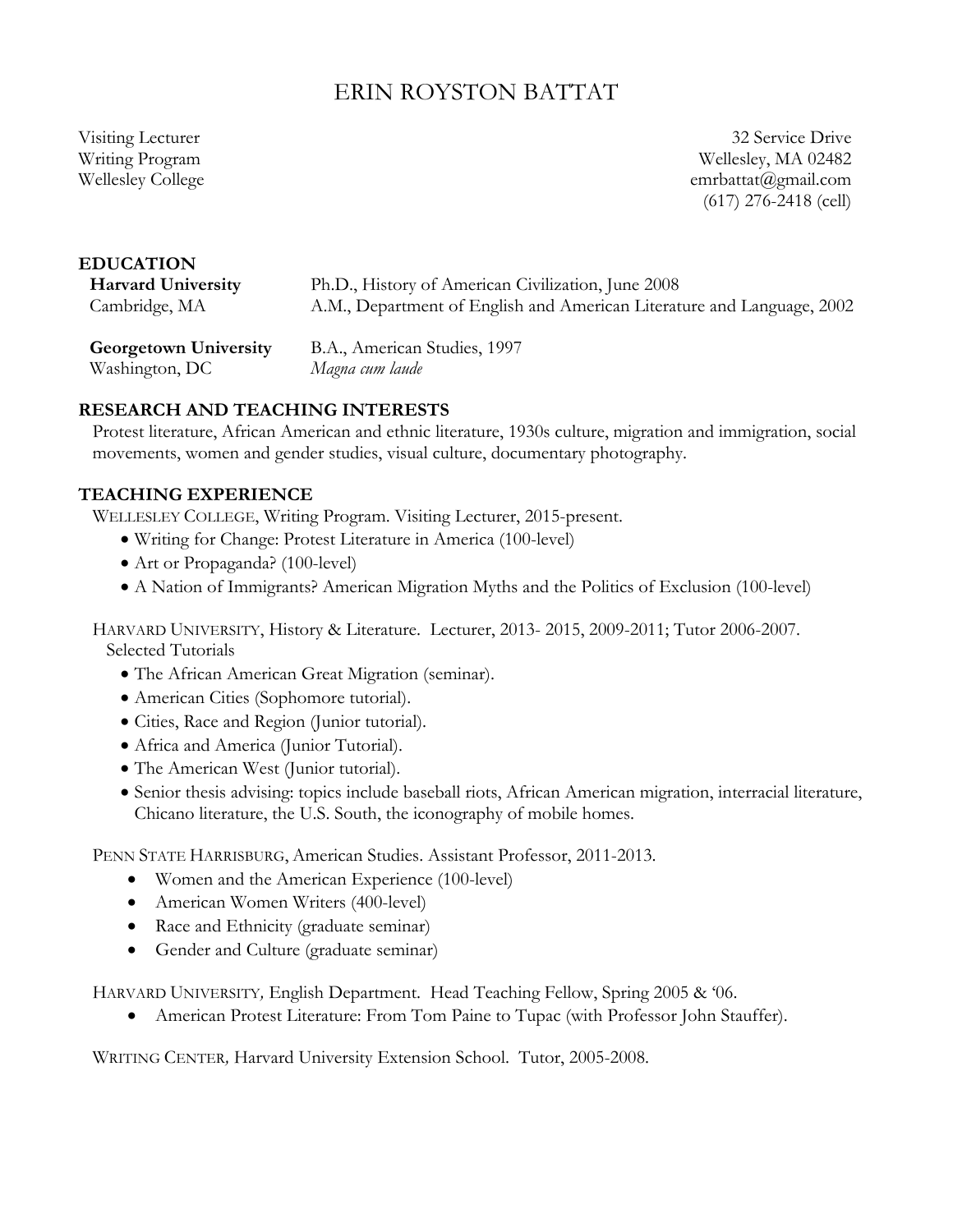### **PUBLICATIONS**

- Han, Eunjung; Carbonetto, Peter; Ross, E.; et al. Clustering of 770,000 genomes reveals post-colonial population structure of North America. *Nature Communications* vol. 8 (February 2017). http://www.nature.com/articles/ncomms14238
- *Ain't Got No Home: America's Great Migrations and the Making of an Interracial Left*. The University of North Carolina Press, 2014.
- "Aaron, Daniel" and "Steinbeck, John." *Encyclopedia of American Studies*. Ed. Simon J. Bronner. Baltimore: The Johns Hopkins University Press, 2014.

"Okie Outlaws and Dust Bowl Fugitives: Steinbeck's *The Grapes of Wrath* and the Discourses of Ethnicity and Race." In *The Grapes of Wrath: A Re-Consideration*. Ed. Michael Meyer. Amsterdam: Rodopi, 2009.

- "James, Anna Louise" and "Adams, Elizabeth Laura." *African American National Biography*. Eds. Henry Louis Gates, Jr. and Evelyn Brooks Higginbotham. New York: Oxford University Press, 2008.
- "Teaching & Learning Guide for: Literature, Social Science, and the Development of American Migration Narratives in the Twentieth Century," *Literature Compass* 5.5 (September 2008): 1001-1009.
- "Literature, Social Science, and the Development of American Migration Narratives in the Twentieth Century," *Literature Compass* 4.3 (May 2007): 539-551.

#### **FELLOWSHIPS, GRANTS, AND AWARDS**

FREEDOM PROJECT, Wellesley College, Faculty Fellowship, 2016-2018.

MAURER PUBLIC SPEAKING GRANT, Wellesley College, 2017.

MELLON BLENDED LEARNING INITIATIVE, Wellesley College, 2016.

DEREK BOK CENTER FOR TEACHING AND LEARNING, Harvard University, Certificate for Teaching Excellence, 2013; Graduate Writing Fellows Program, 2005; Christensen Discussion Seminar, 2005. W.E.B. DU BOIS INSTITUTE FOR AFRICAN AND AFRICAN AMERICAN RESEARCH, Harvard University, Fellow, 2009-2012. Awarded Sheila Biddle Ford Foundation Fellowship, Spring 2009.

AMERICAN ASSOCIATION OF UNIVERSITY WOMEN, Summer Research Publication Grant, 2009.

HARVARD SOCIETY OF FELLOWS, Finalist, 2008.

AMERICAN STUDIES ASSOCIATION, Ralph Henry Gabriel Dissertation Prize, Finalist, 2008.

HARVARD UNIVERSITY GRADUATE SOCIETY, Completion Fellowship, 2007-2008.

HARVARD FELLOWSHIP, 2000-2002, 2004-2007.

HISTORY OF AMERICAN CIVILIZATION, Harvard University, Summer Research and Travel Grant, 2001, 2004, 2006.

THE CHARLES WARREN CENTER FOR STUDIES IN AMERICAN HISTORY, Harvard University, Summer Research Grant, 2004 & 2005.

HARVARD UNIVERSITY GRADUATE STUDENT COUNCIL, Summer Research Grant, 2005.

CATHERINE MITA AWARD for best thesis in American Studies, Georgetown University, 1997.

*PHI BETA KAPPA*, Georgetown University, 1997.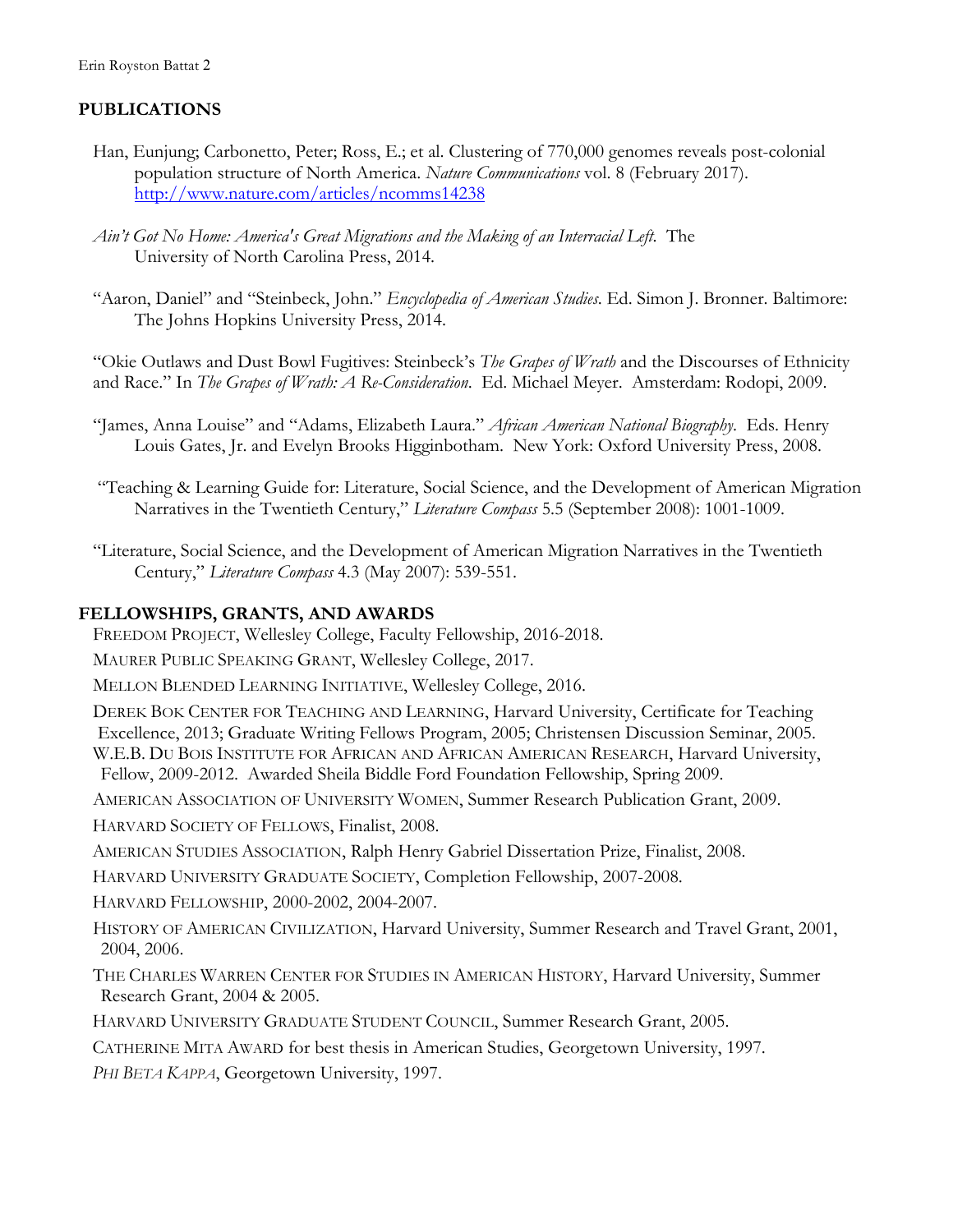### **SELECTED PRESENTATIONS**

**American Studies Association** Annual Meeting. Session Organizer and Commentator. "Western Radicals and Innovators: Sanora Babb, Willa Cather, and James Wong Howe." Nov. 2014.

**American Studies Association** Annual Meeting. Session Organizer and Panelist: "Dorothea Lange's Hill House Photographs: Visualizing Interracial Unity Against Agrarian Debt Peonage." Sponsored by Visual Culture Caucus. Nov. 2013.

**Eastern American Studies Association** Conference. Moderator: "Imagining Womanhood: Science, Literature, Commerce, and Power." Mar. 2013.

**Pennsylvania Historical Association** Annual Meeting. Commentator: "Women's Travels and Struggles in Nineteenth-Century Pennsylvania." Nov. 2012.

**Bryn Mawr College**. Guest Speaker: "Beyond the Migrant Mother: Maternal Imagery in Radical Art and Fiction in the Depression Era." Nov. 2011.

**Changing Lives Through Literature** (an alternative sentencing program). Invited panelist: "Where Are We Going, Where Have We Been?" Mar. 2011.

**American Studies Association** Annual Meeting. Panelist: "Integrated Workplaces, Segregated Homes: Gender and Interracial Belonging in Depression-Era. Nov. 2009.

**Northeast Modern Language Association** Conference. Panelist: "'Black and White, Unite and Fight!': Migration, Race, and Working Class Fiction." Feb. 2009.

**American Comparative Literature Association** Annual Meeting. Panelist: "American Exodus: Black and White Migration Narratives in the Depression Era." Apr. 2008.

**Popular and American Culture Associations** Conference. Panelist: "'Being outside of patterns': Mobility and the Multicultural West in William Attaway's *Let Me Breathe Thunder*." Mar. 2008.

**SW/Texas Popular and American Culture** Associations Conference. Panelist: "Black Pioneers and the Promise of California: Arna Bontemps and Jack Conroy's *They Seek a City.*" Feb. 2008.

**American Literature Association** Conference. Panelist: "Pioneers and Fugitives: The Intersection of the Frontier Myth and the Fugitive Slave Story in John Steinbeck's *The Grapes of Wrath*." May 2007.

## **SERVICE TO THE PROFESSION**

**First Year Writing Prize Committee,** Writing Program, Wellesley College.

**Committee on Instruction,** History and Literature, Harvard University, 2014-2015.

**Executive Board Member**, Eastern American Studies Association, 2012-2014.

**Awards Committee**, Eastern American Studies Association, 2012-2013.

**Admissions Committee** for American Studies Ph.D. program, Penn State Harrisburg, 2011-2013.

**Commission For Women**, Penn State Harrisburg, 2012-2013.

## **OUTREACH**

**Dauphin County Historical Association:** Gave public lecture entitled "Beyond the Migrant Mother: Maternal Imagery in Radical Art and Fiction in the Depression Era." Harrisburg, PA. April 2012.

## **Commission For Women, Penn State Harrisburg**:

- Moderator, Women's History Month Book Discussion. March 2012 and 2013.
- Presenter, "Maternal Imagery in Radical Art and fiction in the Depression Era," March 2013.
- Panel Discussant for the film *Miss Representation*, which explores negative images of women in the media. September 2012.

**Changing Lives Through Literature**: Taught literature class for an alternative sentencing program for criminal offenders. Boston, MA, Spring 2009.